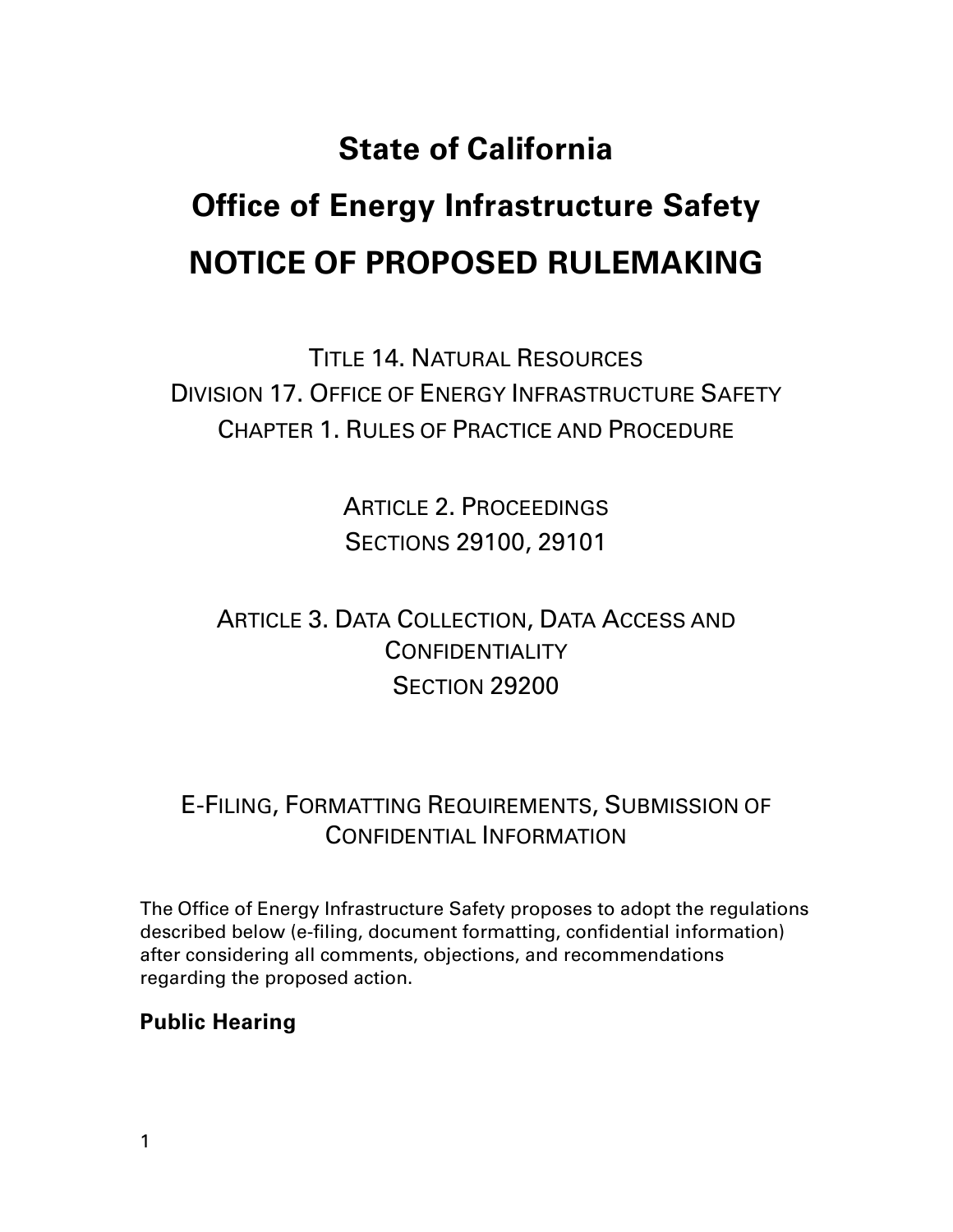Energy Safety has not scheduled a public hearing on this proposed action. However, the Energy Safety will hold a public hearing to accept comments if a written request is received from any interested person, or his or her authorized representative, no later than 15 days before the close of the 45 day written comment period, pursuant to Government Code section 11346.8. Submit requests to the contact person indicated below.

## **Written Comment Period**

Any interested person, or their authorized representative, may submit written comments relevant to the proposed regulatory action to:

Comments may be submitted in the 2022 Rulemaking Docket at:

https://efiling.energysafety.ca.gov/EFiling/DocketInformation.aspx?docke tnumber=2021-RM

For e-filing questions, contact Energy Safety at: efiling@energysafety.ca.gov

Comments can be mailed to:

Office of Energy Infrastructure Safety 715 P Street, 20th Floor Sacramento, California 95814

Comments can be emailed to:

info@energysafety.ca.gov

The written comment period opens on April 29, 2022 and closes on June 13, 2022. Energy Safety will consider only comments received on or before that date. When commenting, please indicate the proposed rulemaking action to which your comment refers.

## **Authority and Reference**

Government Code sections 15473 and 15475 authorize Energy Safety to adopt the proposed regulations. The proposed regulations implement, interpret, clarify, and make specific sections 6250 through 6254, 7405, 15472, 15473, and 15475 of the Government Code, and section 583 of the Public Utilities Code.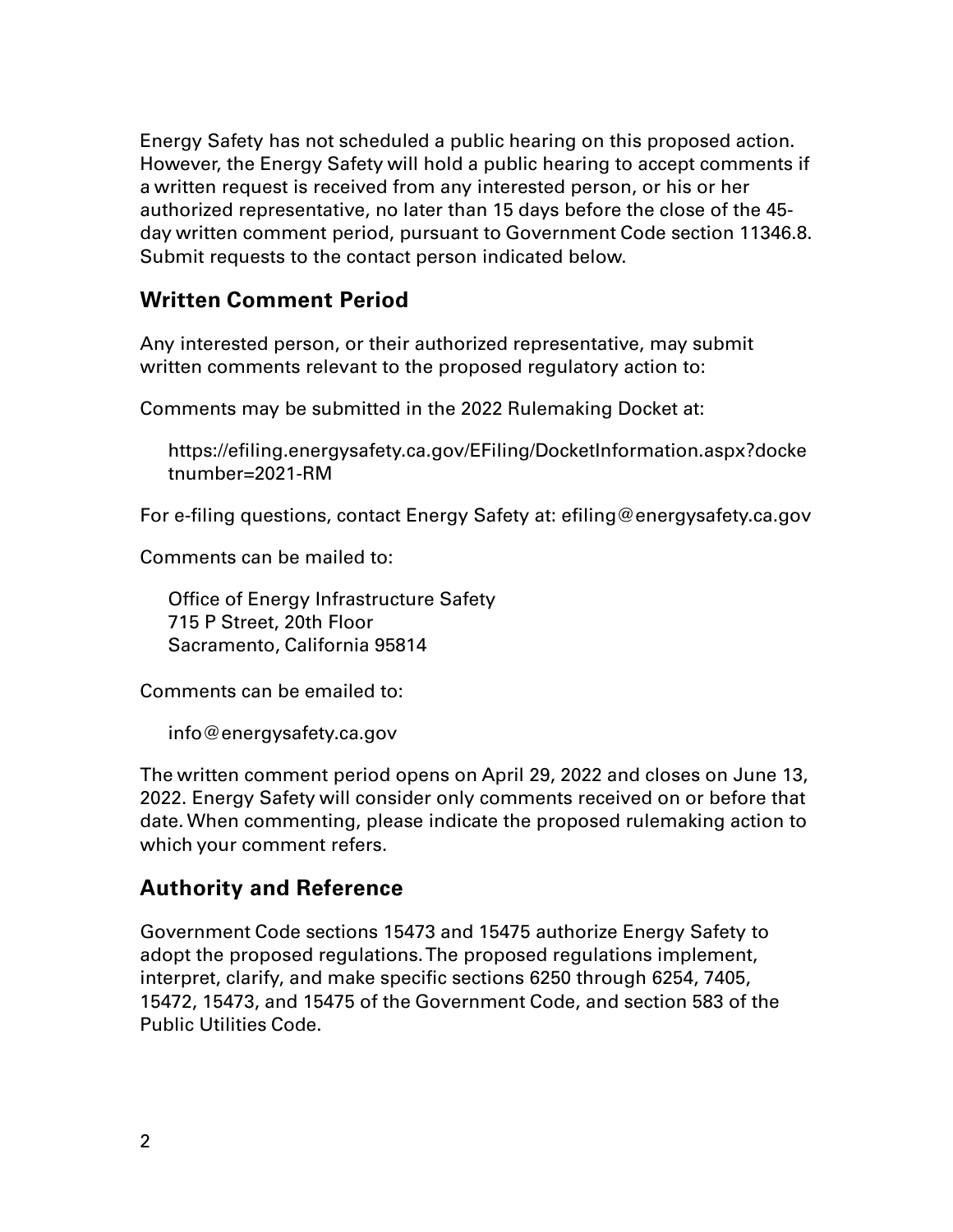## **Informative Digest & Policy Statement Overview**

This rulemaking action clarifies and makes specific the directions for requesting confidential treatment of information submitted to Energy Safety and for formatting and submitting documents to Energy Safety.

#### **Summary of Existing Laws and Effect of the Proposed Action**

Government Code section 15473(c)(2)(E) authorizes Energy Safety to Adopt, amend, and repeal regulations as necessary to carry out the powers, duties, and responsibilities of the office.

Government Code section 6253.10 requires Energy Safety to ensure that documents published on its website are in an open format that is Retrievable, downloadable, indexable, and electronically searchable.

Government Code section 7405 requires Energy Safety to ensure that documents published on its website comply with the accessibility requirements of Section 508 of the federal Rehabilitation Act of 1973, as amended (29 U.S.C. Sec. 794d), and regulations implementing that act as set forth in Part 1194 of Title 36 of the Federal Code of Regulations.

Government Code section 15475(g) requires regulated electricity utilities to provide information "in the form and detail as the office prescribes."

Government Code section 6250, et seq., the California Public Records Act, requires Energy Safety to provide members of the public with access to documents used to conduct Energy Safety's business.

Public Utilities Code section 583 prohibits the California Public Utilities Commission from disclosing information that a public utility submits to the Commission except for information which the Public Utilities Act (Pub. Util. Code §§ 201 – 2282.5) requires "to be open to the public." Government Code section 15475(c) provides that Energy Safety will continue to receive information that was submitted to the Public Utility Commission's former Wildfire Safety Division. This subdivision requires Energy Safety to comply with the Public Utilities Code section 583 prohibitions against disclosure of information.

Government Code section 15475(c) also requires Energy Safety to (1) maintain the confidentiality of information submitted by public utilities in a manner "consistent with appropriate protections," and (2) to "provide for the confidentiality of records, the protection of proprietary information, and the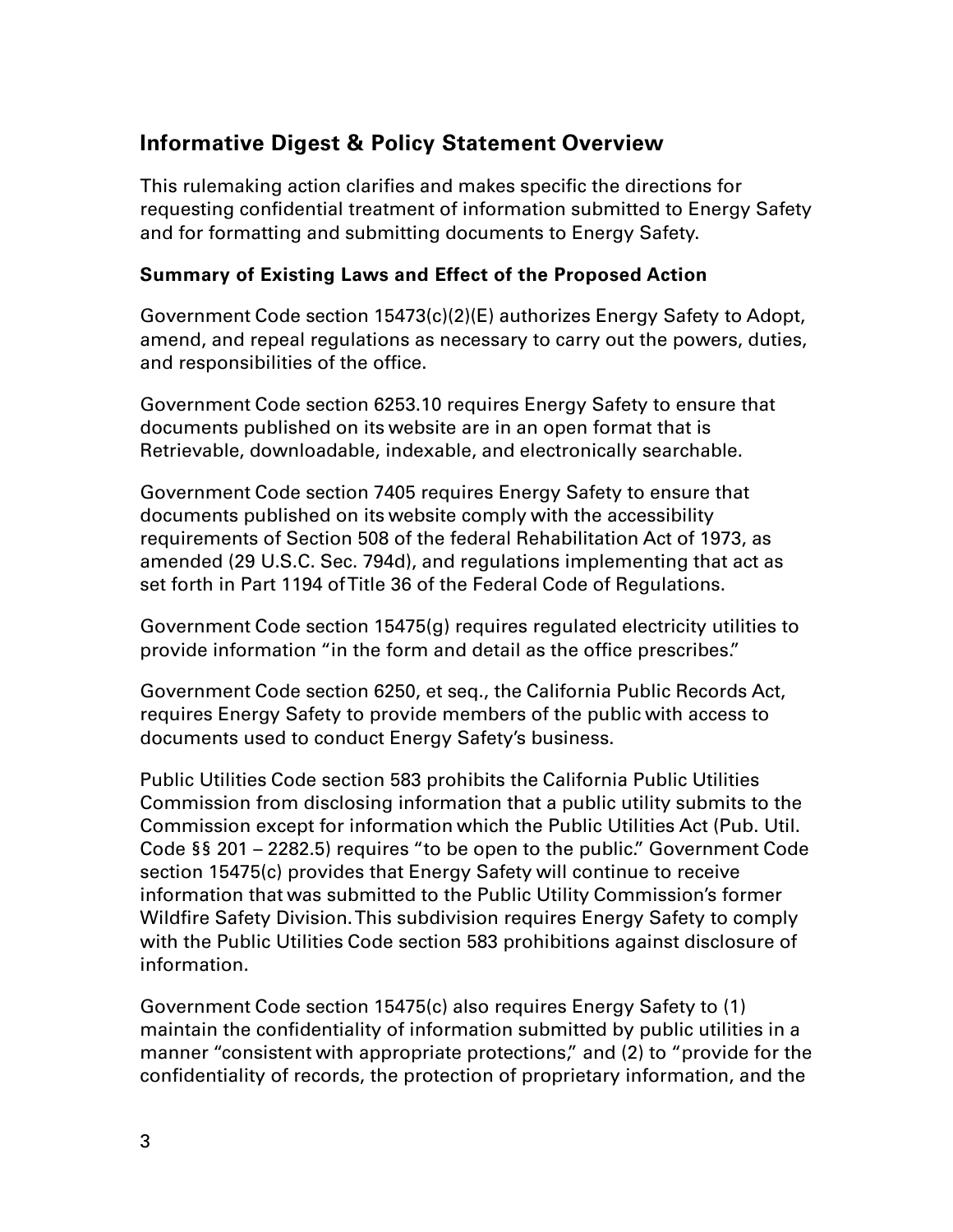protection of the reasonable expectation of customers of public utilities in the privacy of customer-specific records maintained by" the public utility.

#### **Objective and Anticipated Benefits of the Proposed Regulations**

The broad objectives of the regulations are to ensure that Energy Safety is able to efficiently receive, organize, work with, and publish large quantities of information. And further, to ensure that information which is exempt from public disclosure is maintained in confidence.

The specific benefits anticipated from the regulation are, through the efiling interface, providing members of the public with the ability to locate and immediately access documents that relate to wildfire mitigation matters, thereby increasing the level of public participation in, and trust in, Energy Safety's work. Further, the regulations will increase public participation, which Energy Safety anticipates will lead to new perspectives, ideas, and innovation that can be brought to bear on problems involving utility-caused wildfires.

The regulations will ensure that published documents comply with the accessibility requirements established by Government Code section 7405, which will serve the interests of transparency and public participation by ensuring that submitted documents are accessible to individuals with disabilities.

#### **Evaluation of Inconsistency or Incompatibility with Existing State Regulations**

Energy Safety has determined that this proposed regulation is not inconsistent or incompatible with existing regulations.

#### **Comparable Federal Regulations or Statutes**

Pursuant to Government Code section 7405, these regulations implement the requirements of Section 508 of the federal Rehabilitation Act of 1973, as amended (29 U.S.C. Sec. 794d), and regulations implementing that act as set forth in Part 1194 of Title 36 of the Federal Code of Regulations.

#### **Other Matters Prescribed by Statute Applicable to the Agency or Any Specific Regulation or Class of Regulations**

There are no other related matters prescribed by statute applicable to Energy Safety or to any specific regulation.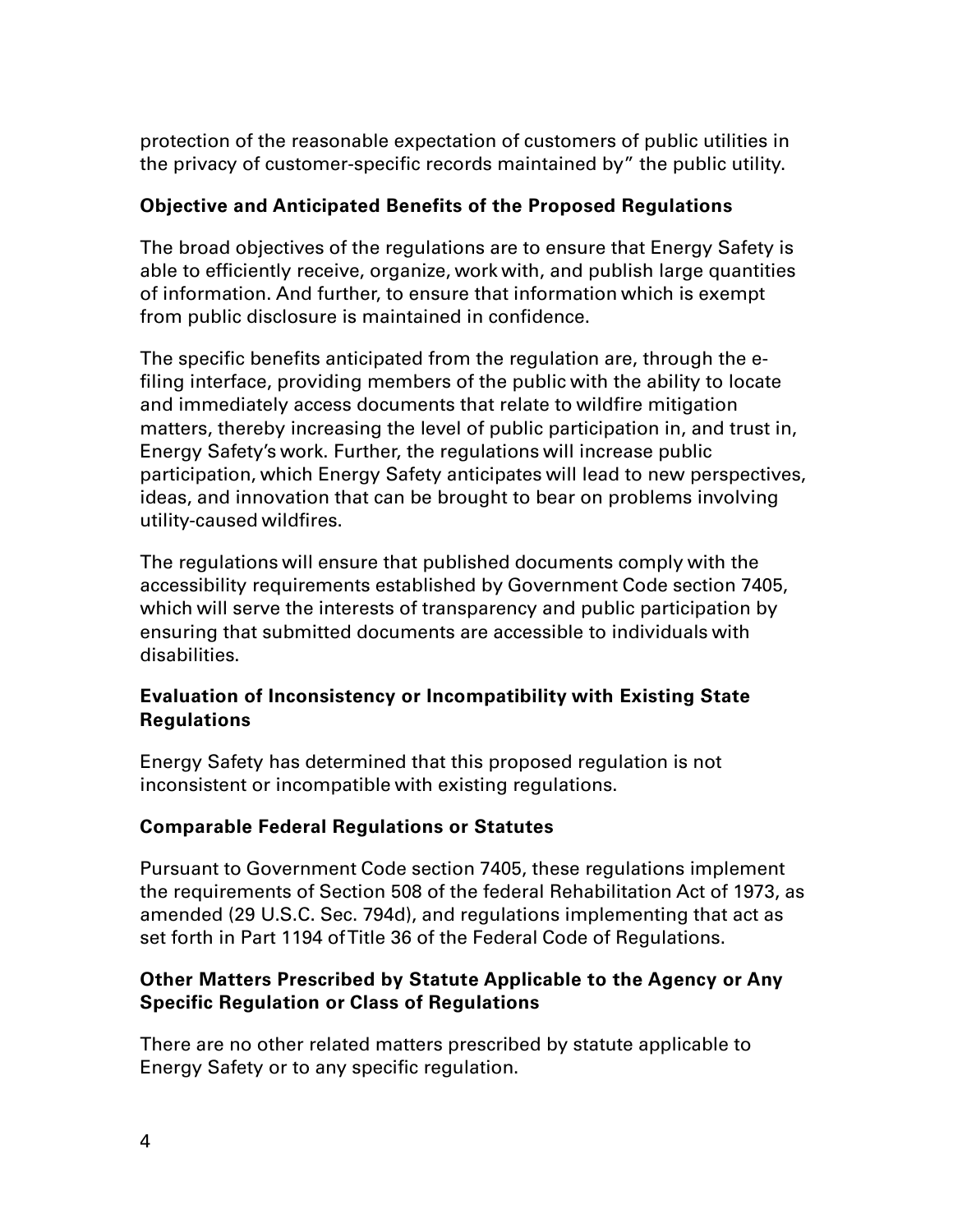#### **Documents Incorporated by Reference**

Proposed regulations section 29100, Submission of Documents for Filing, incorporates the following document:

1. Energy Safety E-Filing System User Guide (April 2022)

## **Disclosures Regarding the Proposed Action**

Energy Safety has made the following initial determinations:

**1. Mandate on local agencies or school districts:** Energy Safety has determined the adoption of the Proposed Regulation will not impose a local mandate.

**2. Cost or savings to any state agency:** Energy Safety will absorb additional costs associated with reviewing notifications provided pursuant to section 29300 with its staff. Energy Safety estimates that the total fiscal costs to state government for reviewing submitted documents for compliance will range from \$11,243.60 to \$22,263.50.

**3. Cost to any local agency or school district which must be reimbursed in accordance with Government Code sections 17500 through 17630:** Energy Safety has determined that the adoption of the Proposed Regulation will not result in costs or savings for any local agency or school district required to be reimbursed pursuant to Part 7 of Division 4, commencing with section 17500 of the Government Code, or other nondiscretionary costs or savings imposed on local agencies.

**4. Other nondiscretionary costs or savings imposed on local agencies:** Energy Safety has determined that the adoption of the Proposed Regulation will not result in costs or savings for any local agency or school district required to be reimbursed pursuant to Part 7 of Division 4, commencing with section 17500 of the Government Code, or other nondiscretionary costs or savings imposed on local agencies.

**5. Cost or savings in federal funding to the state:** Energy Safety has determined that adoption of the Proposed Regulation will not result in cost or savings in federal funding to the state. Energy Safety determined that no fiscal impact to federal funding or state programs exists.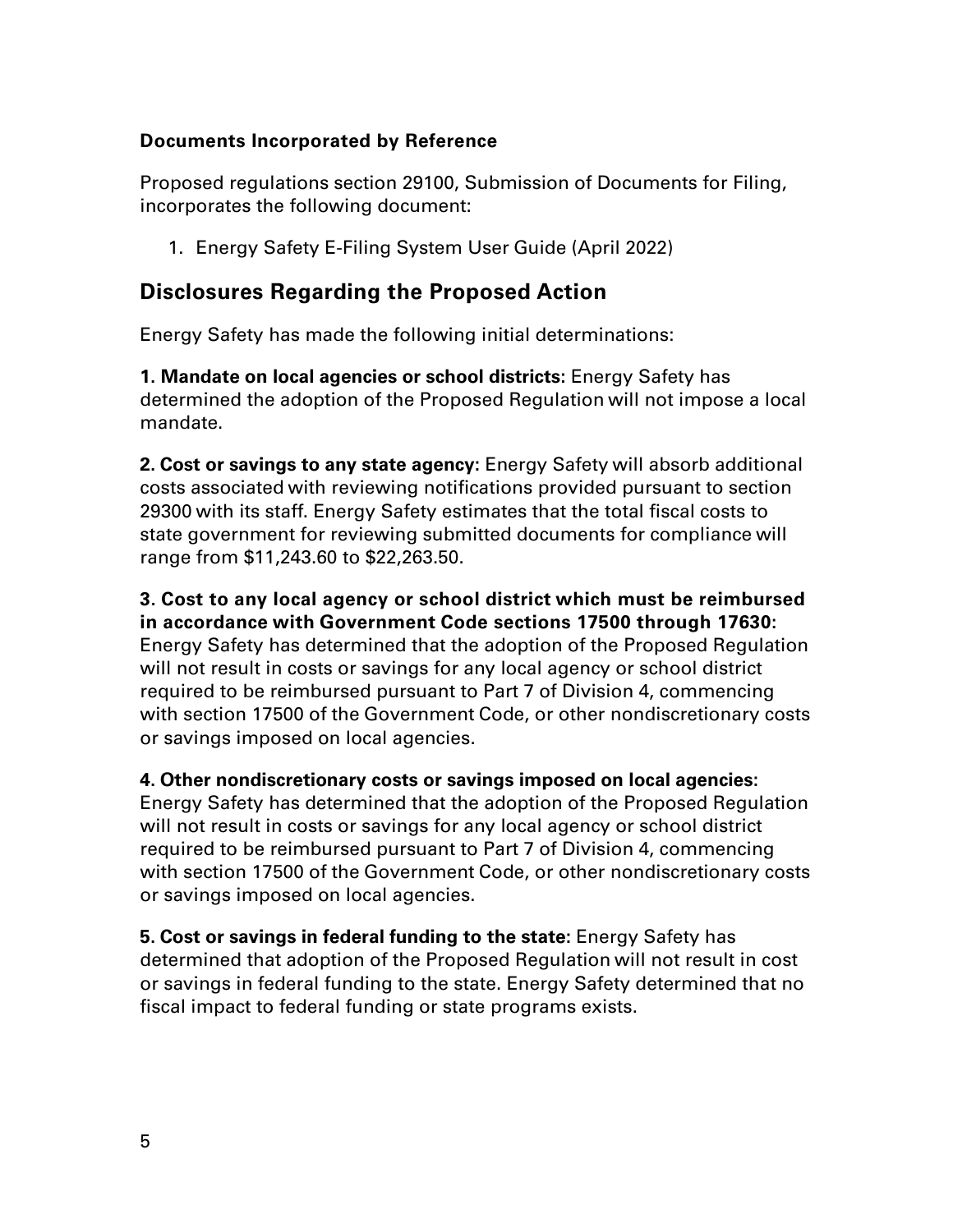**6. Cost impacts on a representative private person or business:** Energy Safety anticipates that the cost of compliance for each the eight regulated electrical corporations will be \$ 1,780,000.

**7. Significant, statewide adverse economic impact directly affecting businesses, including the ability of California businesses to compete with businesses in other states:** Although the proposed action will directly affect businesses statewide, Energy Safety concludes that the adverse economic impact, including the ability of California businesses to complete with businesses in other states, will not be significant.

**8. Significant effect on housing costs:** Energy Safety has determined that the Proposed Regulation will have no significant effect on housing costs.

**9. Small Business Determination:** Energy Safety has determined that the proposed regulation will not affect small business.

Pursuant to Public Utilities Code section 8385(b), Energy Safety is responsible for supervising electrical corporations' compliance with the requirements of Chapter 6 (Wildfire Mitigation, §§ 8385 – 8389.) "Electrical corporation" is defined in Public Utilities Code section 218, and there are eight electrical corporations in California which fall within the scope of that definition. Those eight are San Diego Gas & Electric, Southern California Edison, Pacific Power, Bear Valley Electric Service, Liberty Utilities, Horizon West Transmission, Trans Bay Cable, and Pacific Gas & Electric. None of the eight companies is a small business within the meaning of Government Code section 11346.3(b)(4)(B).

## **Results of the Economic Impact Analysis**

Energy Safety concludes that it is (1) unlikely that the proposal will eliminate any jobs for the regulated electrical corporations (2) unlikely that the proposal will create an unknown number of jobs for regulated electrical corporations (3) unlikely that the proposal will create an unknown number of new electrical corporations providing electricity service in California, (4) unlikely that the proposal will eliminate any existing businesses, (5) unlikely that the proposal will result in the expansion of businesses currently doing business within the state.

#### **Benefits to health and welfare, worker safety, and the environment**

In adopting the California Energy Infrastructure Safety Act, the Legislature recognized that effective management of electrical infrastructure is critical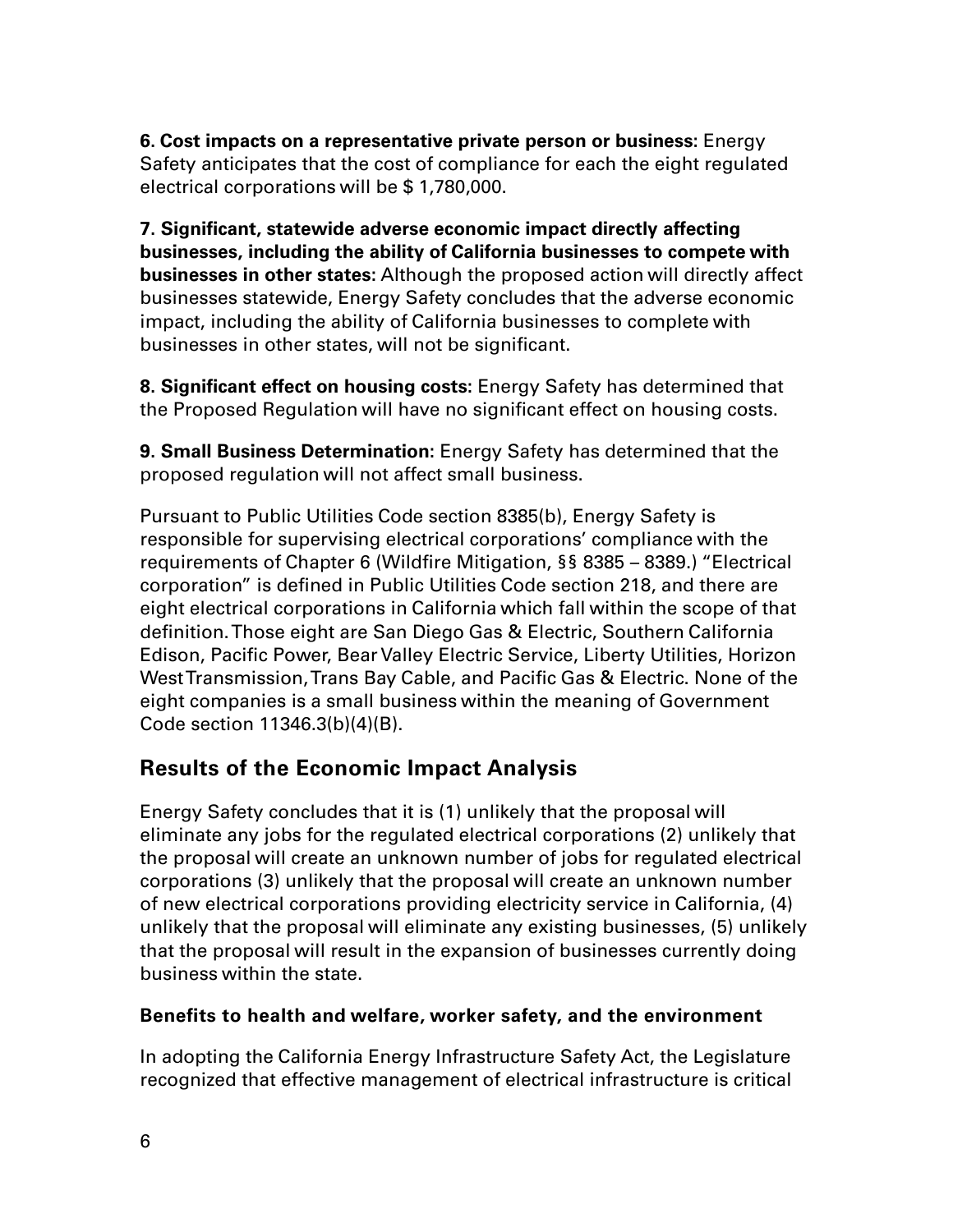for the health and welfare of California's residents and workers. (Gov. Code section 15470(a), (b).) Energy Safety anticipates that the proposed regulations will benefit worker safety and the health and welfare of California residents by enabling Energy Safety to more effectively and efficiently ensure that the regulated entities develop and implement plans to reduce the risk of wildfires in California. Further, Energy Safety anticipates that the proposed regulations will benefit the state's environment by reducing the amount of paper used to create documents that are submitted to Energy Safety and by reducing carbon emissions by fewer documents transmitted through the mail.

## **Consideration of Alternatives**

In accordance with Government Code section 11346.5, subdivision (a)(13), Energy Safety must determine that no reasonable alternative considered by Energy Safety or that has otherwise been identified and brought to the attention of Energy Safety would be more effective in carrying out the purpose for which the action is proposed, would be as effective and less burdensome to affected private persons than the proposed action, or would be more cost effective to affected private persons and equally effective in implementing the statutory policy or other provision of law.

Energy Safety invites interested persons to present statements or arguments with respect to alternatives during the written comment period.

## **Contact Persons**

Inquiries concerning the proposed action may be directed to,

Jeff Brooks Office of Energy Infrastructure Safety 715 P Street, 20<sup>th</sup> Floor Sacramento, California 95814 [jeff.brooks@energysafety.ca.gov](mailto:jeff.brooks@energysafety.ca.gov)  (916) 926-1672

Or, if unavailable, to,

Joy Peng Office of Energy Infrastructure Safety 715 P Street, 20th Floor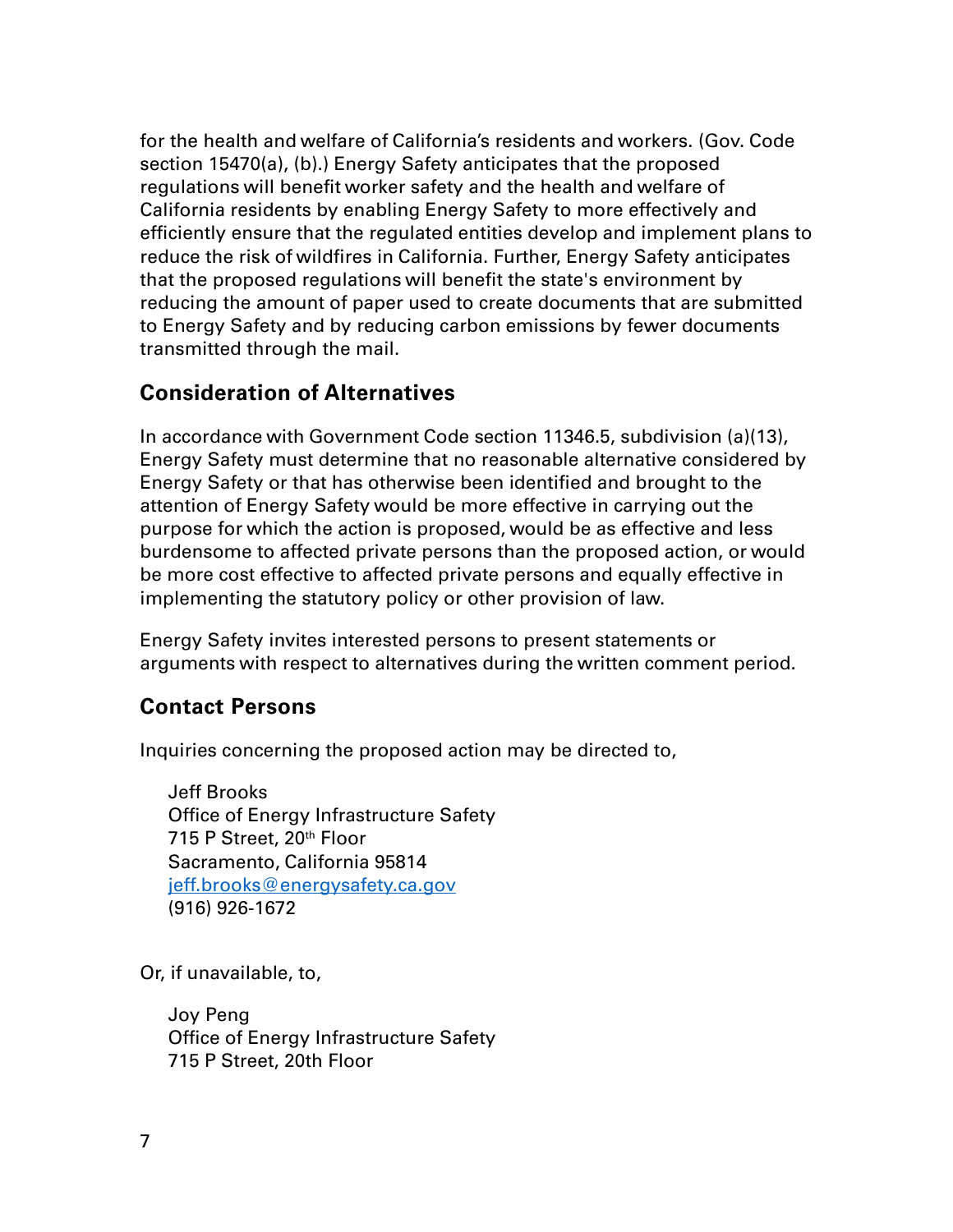Sacramento, California 95814 [joy.peng@energysafety.ca.gov](mailto:joy.peng@energysafety.ca.gov) (279) 336-1768

Please direct requests for copies of the proposed text (the "express terms") of the regulation, the Initial Statement of Reasons, the modified text of the

regulation, if any, or other information upon which the rulemaking is based to Jeff Brooks using the contact information above.

## **Availability of Statement of Reasons, Text of Proposed Regulation, and Rulemaking File**

Energy Safety will have the entire rulemaking file available for inspection and copying throughout the rulemaking process at its office at the above address. As of the date this Notice is published in the Notice Register, the rulemaking file consists of this Notice, the proposed text of the regulation, the Initial Statement of Reasons, and the documents relied upon. Copies may be obtained by contacting Jeff Brooks using the contact information above.

## **Availability of Changed or Modified Text**

After holding the hearing and considering all timely and relevant comments received, Energy Safety may adopt the proposed regulation substantially as described in this Notice. If Energy Safety makes modifications which are sufficiently related to the originally proposed text it will make the modified text, with the changes clearly indicated, available to the public for at least 15 days before Energy Safety adopts the regulation as revised. Please send requests for copies of any modified text to the attention of Jeff Brooks using the contact information above. Energy Safety will accept written comments on the modified text for 15 days after the date on which it is made available.

## **Availability of the Final Statement of Reasons**

Upon its completion, copies of the Final Statement of Reasons may be obtained by contacting Jeff Brooks using the contact information above.